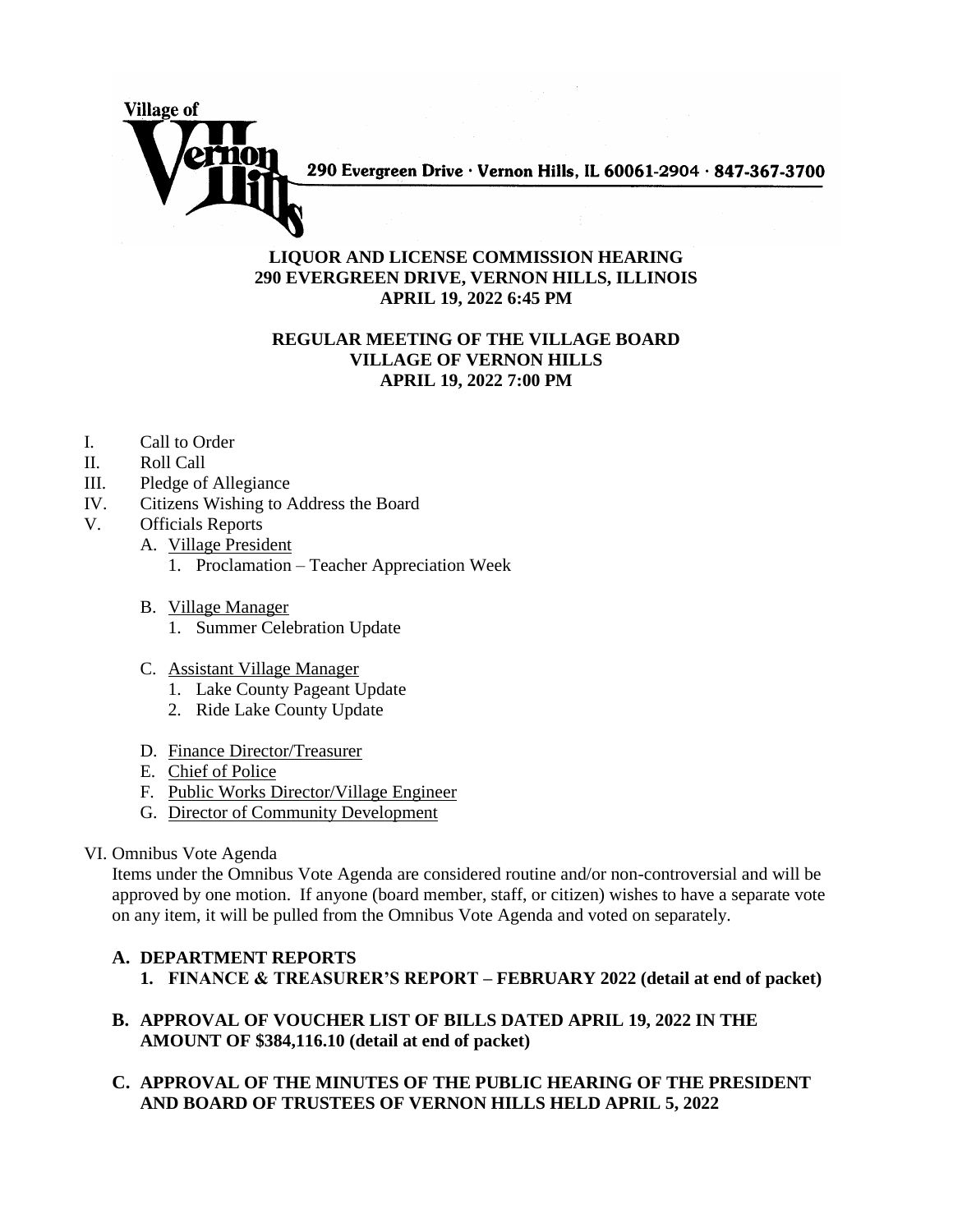- **D. APPROVAL OF THE MINUTES OF THE REGULAR VILLAGE BOARD MEETING OF APRIL 5, 2022**
- **E. APPROVAL AND PASSAGE OF ORDINANCE 2022-044 AN ORDINANCE AUTHORIZING APPROVAL OF EXPENDITURES TO TYLER TECHNOLOGIES FOR THE PURCHASE OF MUNIS MAINTENANCE SERVICES FOR FISCAL YEAR 2022/2023 IN AN AMOUNT NOT TO EXCEED \$57,900 (Fin Dir Flori)**
- **F. APPROVAL AND PASSAGE OF ORDINANCE 2022-045 AN ORDINANCE AMENDING ORDINANCE 2021-114, AUTHORIZING AN INCREASE OF EXPENDITURES FROM \$65,901 TO \$66,107 TO CURRIE MOTORS FOR THE PURCHASE OF TWO (2) 2022 FORD F250 PICK-UP TRUCKS (PW Dir Brown)**
- **G. APPROVAL AND PASSAGE OF ORDINANCE 2022-046 AN ORDINANCE AUTHORIZING APPROVAL OF EXPENDITURES OVER \$25,000 TO AEP ENERGY, INC. FOR ELECTRICAL SERVICE FOR STREET LIGHTING WITHIN THE FY2023 BUDGET YEAR NOT TO EXCEED \$65,000 (PW Dir Brown)**
- **H. APPROVAL AND PASSAGE OF ORDINANCE 2022-047 AN ORDINANCE AUTHORIZING APPROVAL OF EXPENDITURES OVER \$25,000 TO PETROLEUM TRADERS CORP. FOR THE PURCHASE OF GASOLINE AND DIESEL FUEL WITHIN THE FY2023 BUDGET YEAR NOT TO EXCEED \$273,000 (PW Dir Brown)**
- **I. APPROVAL AND PASSAGE OF ORDINANCE 2022-048 AN ORDINANCE AUTHORIZING APPROVAL OF EXPENDITURES OVER \$25,000 TO ALPHA BUILDING MAINTENANCE SERVICES FOR JANITORIAL SERVICES AT THE PUBLIC WORKS FACILITY, ARBORTHEATRE, METRA STATION, VILLAGE HALL, POLICE DEPARTMENT, COMMUNICATIONS FACILITY, AND MUNI GOLF COURSE WITHIN THE FY2023 BUDGET YEAR NOT TO EXCEED \$71,000 (PW Dir Brown)**
- **J. APPROVAL AND PASSAGE OF ORDINANCE 2022-049 AN ORDINANCE AUTHORIZING APPROVAL OF EXPENDITURES OVER \$25,000 TO LAKE COUNTY DEPARTMENT OF PUBLIC WORKS FOR WATER AND SEWER SERVICES WITHIN THE FY2023 BUDGET YEAR NOT TO EXCEED \$33,600 (PW Dir Brown)**
- **K. APPROVAL AND PASSAGE OF ORDINANCE 2022-050 AN ORDINANCE AUTHORIZING APPROVAL OF EXPENDITURES OVER \$25,000 TO THE ILLINOIS DEPARTMENT OF TRANSPORTATION FOR TRAFFIC SIGNAL MAINTENANCE WITHIN THE FY2023 BUDGET YEAR NOT TO EXCEED \$64,000 (PW Dir Brown)**
- **L. APPROVAL AND PASSAGE OF ORDINANCE 2022-051 AN ORDINANCE AUTHORIZING APPROVAL OF EXPENDITURES OVER \$25,000 FOR THE PURCHASE OF MISC. BUILDING MAINTENANCE SUPPLIES, HOLIDAY LIGHTING AND STREET LIGHTING SUPPLIES AND SERVICES FROM STEINER ELECTRIC COMPANY THROUGHOUT THE FY2023 BUDGET YEAR NOT TO EXCEED \$205,000 (PW Dir Brown)**
- **M. APPROVAL AND PASSAGE OF ORDINANCE 2022-052 AN ORDINANCE AUTHORIZING APPROVAL OF EXPENDITURES OVER \$25,000 TO THE HOME DEPOT FOR THE PURCHASE OF GENERAL PURPOSE TOOLS AND MISC.**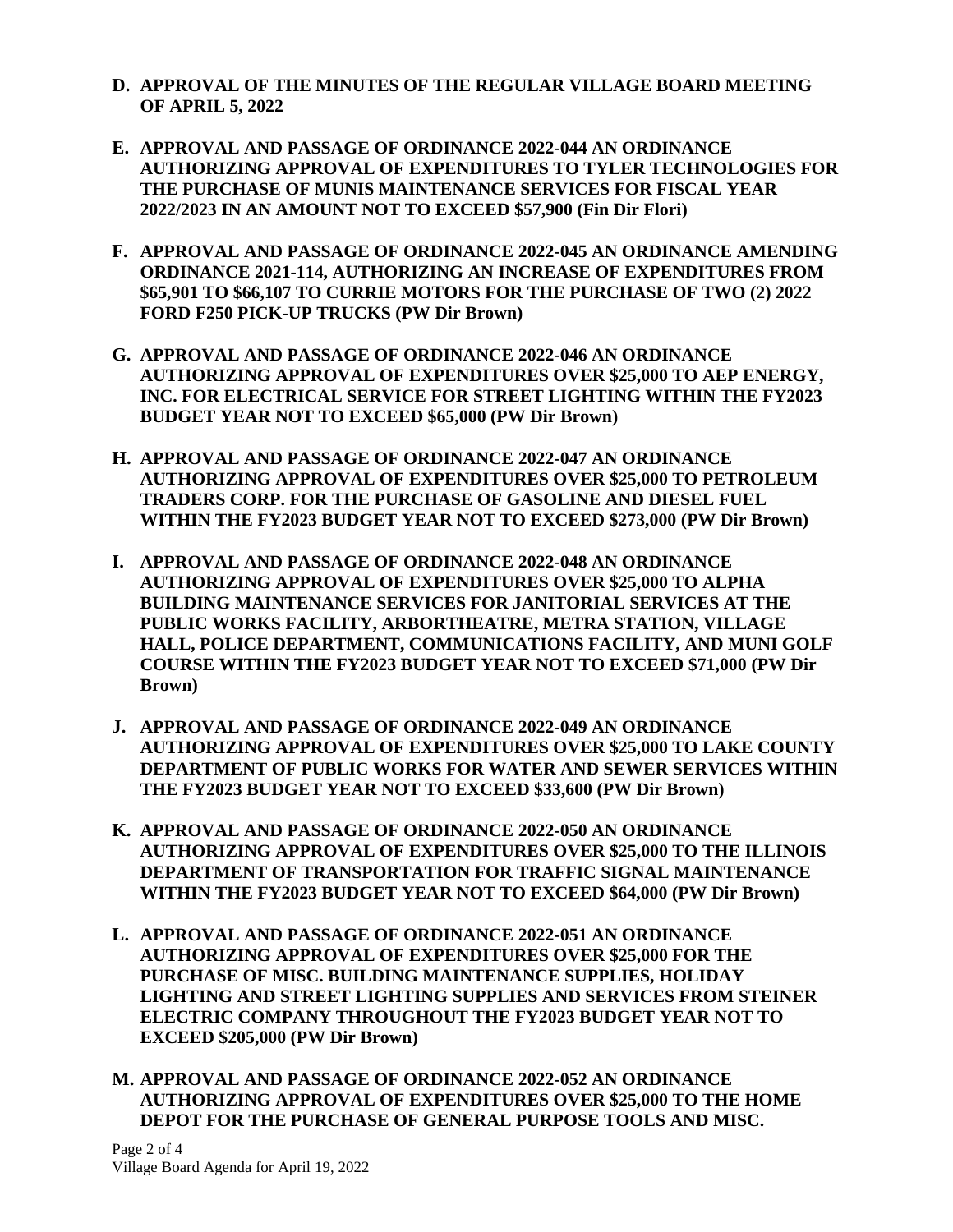**BUILDING, ELECTRICAL, PLUMBING, AND GROUNDS SUPPLIES THROUGHOUT THE FY2023 BUDGET YEAR NOT TO EXCEED \$38,000 (PW Dir Brown)**

- **N. APPROVAL AND PASSAGE OF ORDINANCE 2022-053 AN ORDINANCE AUTHORIZING APPROVAL OF EXPENDITURES OVER \$25,000 TO COMMONWEALTH EDISON FOR ELECTRICITY SERVICES WITHIN THE FY2023 BUDGET YEAR NOT TO EXCEED \$68,000 (PW Dir Brown)**
- **O. APPROVAL AND PASSAGE OF ORDINANCE 2022-054 AN ORDINANCE AUTHORIZING APPROVAL OF SOCIAL SERVICE GRANTS FOR 2022/2023 (VM Timony)**
- **P. APPROVAL AND PASSAGE OF ORDINANCE 2022-055 AN ORDINANCE AUTHORIZING APPROVAL OF EXPENDITURES TO OMNI YOUTH SERVICES FOR THE PROVISION OF SOCIAL SERVICES AND FOR GRANTS DURING FISCAL YEAR 2022/2023 IN AN AMOUNT NOT TO EXCEED \$50,500 (VM Timony)**
- **Q. APPROVAL AND PASSAGE OF ORDINANCE 2022-056 AN ORDINANCE AUTHORIZING APPROVAL OF EXPENDITURES TO KNAPHEIDE TRUCK EQUIPMENT COMPANY (FORMALLY R.A. ADAMS ENTERPRISES INC.) FOR THE PURCHASE OF TWO (2) 2022 SERVICE BODY WITH TOMMYGATE PACKAGES & ONE ADDITIONAL TOMMYGATE FOR AN AMOUNT NOT TO EXCEED \$35,000 (PW Dir Brown)**
- **R. APPROVAL AND PASSAGE OF ORDINANCE 2022-057 AN ORDINANCE AMENDING ORDINANCE 2021-108 AUTHORIZING APPROVAL OF A CONTRACT WITH CHRISTOPHER B. BURKE ENGINEERING, LTD FOR PERMITTING AND DESIGN SERVICES AND INCREASING EXPENDITURES FROM \$69,675 TO \$80,716 (PW Dir Brown)**
- **S. APPROVAL AND PASSAGE OF ORDINANCE 2022-058 AN ORDINANCE ADOPTING AN ANNUAL BUDGET FOR THE VILLAGE OF VERNON HILLS FOR THE FISCAL YEAR COMMENCING MAY 1, 2022 AND ENDING APRIL 30, 2023 (VM Timony)**
- **T. APPROVAL AND PASSAGE OF ORDINANCE 2022-059 AN ORDINANCE ADJUSTING THE CURRENT WAGES OF CERTAIN NON-UNION POSITIONS OF THE VILLAGE OF VERNON HILLS (VM Timony)**
- **U. APPROVAL AND PASSAGE OF ORDINANCE 2022-060 AN ORDINANCE ADJUSTING THE CURRENT SENIOR STAFF SALARIES IN THE VILLAGE OF VERNON HILLS MANAGEMENT PAY SCHEDULE (VM Timony)**
- **V. APPROVAL AND PASSAGE OF ORDINANCE 2022-061 AN ORDINANCE AUTHORIZING APPROVAL OF AN EMPLOYMENT RECRUITMENT SERVICES CONTRACT WITH GOVHR USA, LLC FOR THE DIRECTOR OF COMMUNITY DEVELOPMENT RECRUITMENT AND SELECTION PROCESS (VM Timony)**
- **W. APPROVAL AND PASSAGE OF RESOLUTION 2022-015 A RESOLUTION OF THE VILLAGE OF VERNON HILLS, ILLINOIS REALLOCATING 2022 VOLUME CAP TO THE VILLAGE OF BUFFALO GROVE, ILLINOIS (Asst. VA Forte)**